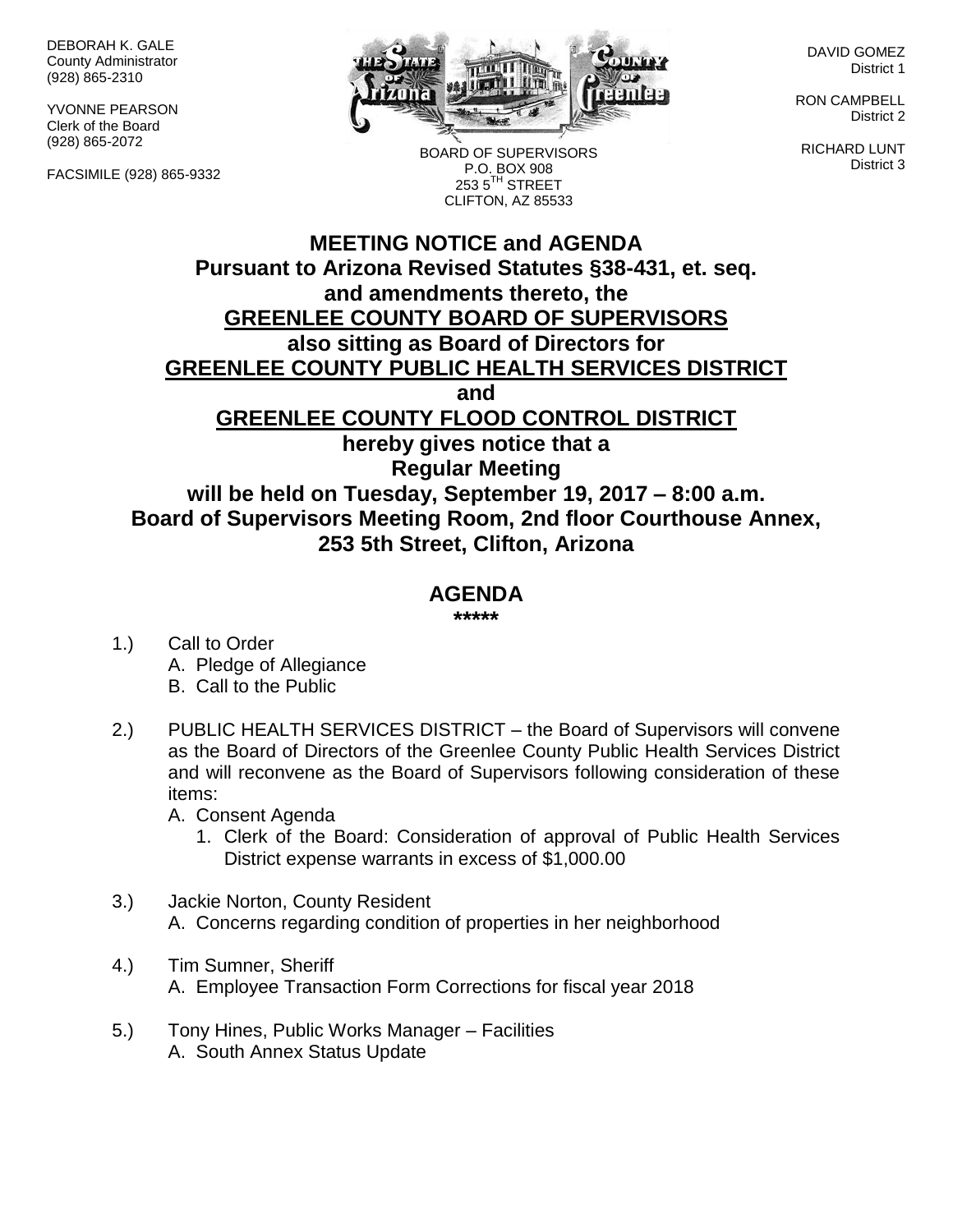- 6.) Presentation regarding Suicide Prevention Awareness and consideration of adoption of Resolution 17-09-01 recognizing September as Suicide Prevention Awareness Month
- 7.) Ákos Kovach, Economic Development Coordinator A. National Association of Developer Organization Conference update B. Greenlee County Housing Forum update
- 8.) Kay Gale, County Administrator
	- A. County and State budget and legislative issues
	- B. Calendar of Events
- 9.) Consent Agenda
	- A. Clerk of the Board: Consideration of approval of minutes to previous meetings: 08/21/17; 08/23/17; 09/05/17
	- B. Clerk of the Board: Consideration of approval of expense warrants in excess of \$1,000.00 – Voucher 1018; 1021; 1022; 1023
	- C. Chief Finance Officer: Consideration of approval of general fund loans in the amount of \$701.56 to be reimbursed upon receipt of funds; Fund 146 - \$519.22; Fund 169 - \$182.34
	- D. Health & County Services Director: Consideration of approval of Employee Transaction Form – B. Morales, Director of WIC Services
	- E. County Sheriff: Consideration of approval of Employee Transaction Forms C. Bundy, Detention Officer; M. Guthrie, Dispatcher; B. Larose, Full time Control Room Operator
	- F. Superior Court Clerk: Consideration of appointment of Deputy Lindsey Gaskill, Deputy Court Clerk
	- G. County Sheriff: Consideration of approval to purchase K-9 Drug Dog from Waddell K-9's LLC dba Waddell Kennels in an amount not to exceed \$7,973.00 to be paid with United Way grant funds
	- H. County Sheriff: Consideration of approval of a 4 week basic K-9 handler training course from Waddell K-9's LLC dba Waddell Kennels in an amount not to exceed \$4,500 to be paid with United Way grant funds
	- I. County Sheriff: Consideration of approval to purchase a K-9/prisoner transport cage for a 2015 Chevrolet Tahoe Patrol Vehicle in an amount not to exceed \$3,838.00 to be paid with United Way grant funds
- 10.) Supervisor Reports

Supervisor Ron Campbell

A. Arizona Corporation Commissioner Andy Tobin Visit

Supervisor Richard Lunt